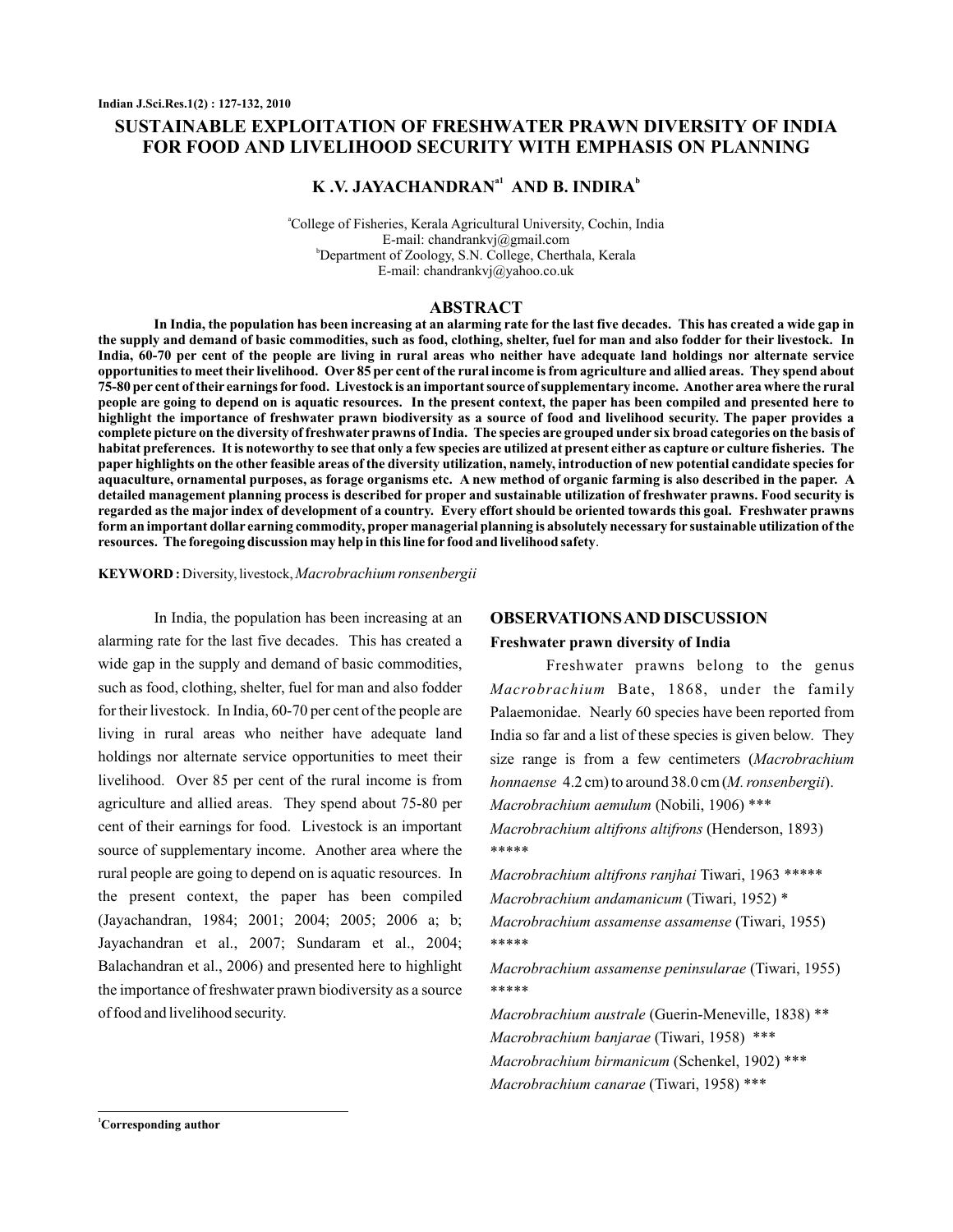*Macrobrachium cavernicola* (Kemp, 1924) \*\*\*\*\*\* *Macrobrachium dayanum* (Henderson, 1893) \*\*\* *Macrobrachium divakarani* Jayachandran, 2001 \* *Macrobrachium elatum* Jayachandran.1989 \* *Macrobrachium equidens* (Dana, 1852) \* *Macrobrachium gangenticum* Bate, 1868 \*\* *Macrobrachium gurudeve* Jayachandran & Raji, 2004 *Macrobrachium hendersodayanum* (Tiwari, 1952) \*\*\*\* *Macrobrachium hendersoni hendersoni* (De Man, 1906) *Macrobrachium hendersoni cacharense* (Tiwari, 1952) *Macrobrachium hendersoni platyrostre* (Tiwari, 1952) *Macrobrachium honnaense* Thampy, Jayachandran & *Macrobrachium idae* (Heller, 1862) \*\* *Macrobrachium idella idella* (Hilgendorf, 1898) \*\* *Macrobrachium idella georgii* Jayachandran & Joseph, *Macrobrachium indicum* Jayachandran & Joseph, 1986 *Macrobrachium javanicum* (Heller, 1862) \*\* *Macrobrachium jayasreei* Jayachandran & Joseph, 1985 *Macrobrachium johnsoni* Ravindranath, 1979 \*\* *Macrobrachium josephi* Jayachandran, 2001 \*\* *Macrobrachium kempi* (Tiwari, 1952) \*\*\* *Macrobrachium kistnense* (Tiwari, 1952) \*\*\* *Macrobrachium kulsiense* Jayachandran, Lal Mohan & *Macrobrachium kunjuramani* Jayachandran & Joseph, *Macrobrachium lamarrei lamarrei* (H. Milne Edwards, *Macrobrachium lamarrei lamarroides* (Tiwari, 1952) *Macrobrachium latimanus* (von Martens, 1868) \*\*\*\*\* *Macrobrachium malcolmsonii* (H. Milne Edwards, 1844) *Macrobrachium manipurense* (Tiwari, 1952) \*\*\* \*\*\*\*\* \*\*\*\* \*\*\*\* \*\*\*\* Arunachalam, 2007 \*\*\*\*\* 1985 \*\* \*\*\*\*\* \*\*\*\*\* Raji, 2007 \*\* 1985 \*\*\*\*\* 1837)\*\* \*\*\*\* \*\*

*Macrobrachium mirabile* (Kemp, 1917) \*\* *Macrobrachium naso* (Kemp, 1918) \*\*\* *Macrobrachium nobilii* (Henderson & Matthai, 1910) \*\*\* *Macrobrachium novaehollandiae* (De Man, 1908) \* *Macrobrachium ornatus* Jayachandran & Raji, 2004 \*\*\* *Macrobrachium peguense* (Tiwari, 1952) \*\*\* *Macrobrachium rogersi* (Tiwari, 1952) \*\*\* *Macrobrachium rosenbergii* (De Man,1879) \*\* *Macrobrachium rude* (Heller, 1862) \* *Macrobrachium sankolli* Jalihal & Shenoy, 1988 *Macrobrachium scabriculum* (Heller, 1862) \*\* *Macrobrachium siwalikense* (Tiwari, 1952) \*\*\* *Macrobrachium sulcatus* (Henderson & Matthai, 1910) \* *Macrobrachium tiwarii* Jalihal, Sankolli & Shenoy, 1988 *Macrobrachium unicarnatakae* Jalihal, Sankolli & *Macrobrachium veliense* Jayachandran & Joseph, 1985 \* *Macrobrachium villosimanus* (Tiwari, 1947)\*\*\* *Macrobrachium sp. nov. Macrobrachium sp. nov. Macrobrachium sp. nov. Macrobrachium sp. nov.* Shenoy, 1988

The above species can be categorized into the following groups based on their habitat preferences

1. Prawns living and completing their larval life cycle in saline water -  $(*)$ 

2. Prawns living in estuaries and / or lower stretches of the rivers with or without salinity, but completing their larval life cycle in saline water (\*\*)

3. Prawns living in freshwater and without estuarine larval phase (\*\*\*)

4. Prawns living in interior water logged areas (ponds and lakes) with limited distribution (\*\*\*\*)

5. Prawns living in hill streams without down stream breeding migration ( **\*\*\*\*\*)**

6. Prawns living in caves (\*\*\*\*\*\*)

## **Present Utilization of the resources**

At present the resources are utilized in the following ways

1. Species of capture importance : A few species are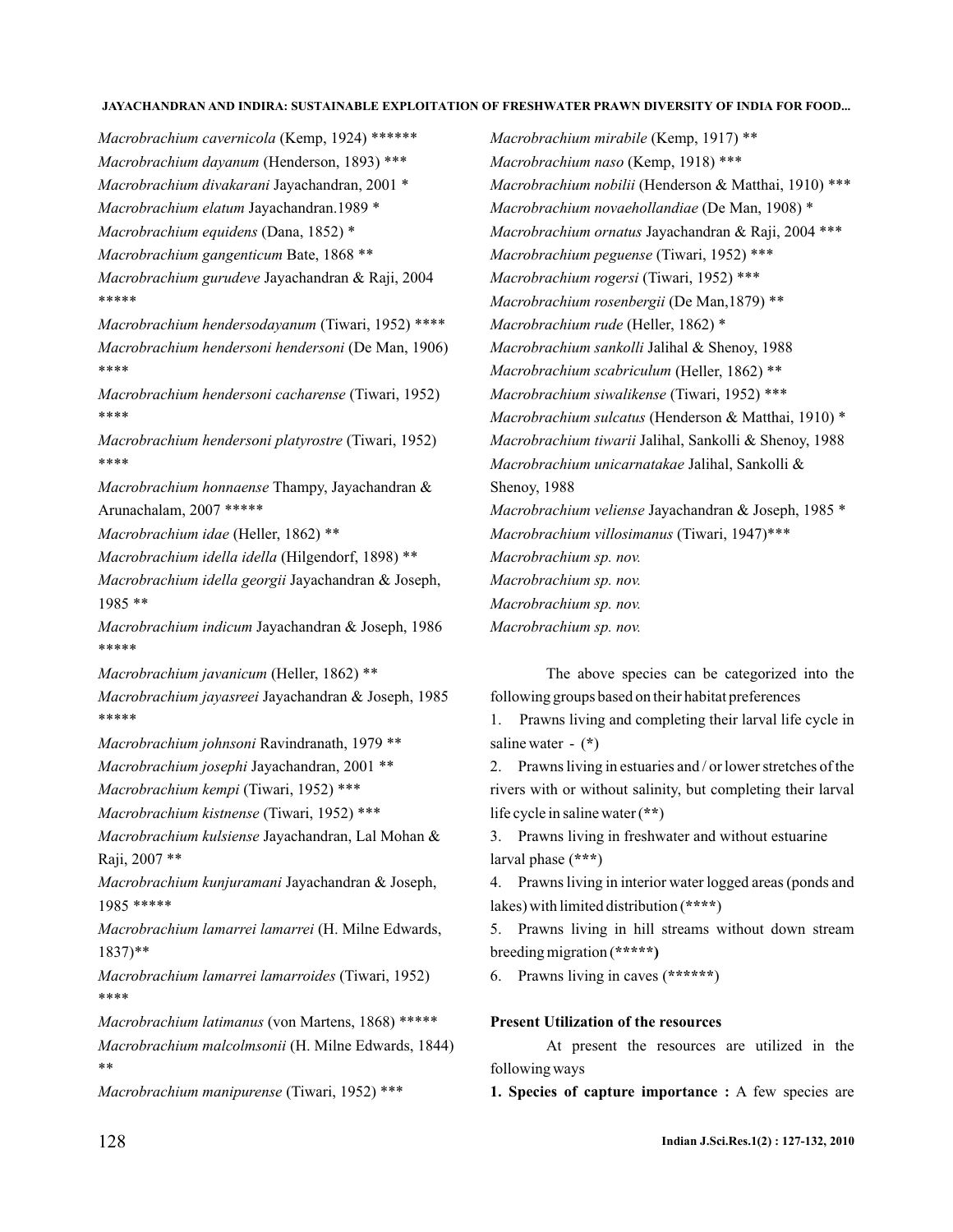reported to be commercially important in different states of India. These prawns are either marketed locally or exported (\*) and are M. rosenbergii (\*), M. malcolmsonii (\*), M. *gangenticum, M. idella idella, M. idella georgii, M. divakarani, M. equidens, M. sulcatus, M. dayanum, M. lamarrei lamarrei, M. lamarrei lamarroides, M. mirabile, M. scabriculum, M. rude, M. villosimanus.*

Vembanad Lake is the natural abode for *M.* rosenbergii and catch data of the species from the lake for the years 1997 to 2004 is given below.

| Year | Landings (kg) |  |  |
|------|---------------|--|--|
| 1997 | 186685        |  |  |
| 1999 | 330095        |  |  |
| 2000 | 390444        |  |  |
| 2001 | 490748        |  |  |
| 2002 | 489502        |  |  |
| 2003 | 232929        |  |  |
| 2004 | 266068        |  |  |

It is disappointing to note that during the peak breeding season (June to December) nearly 40 to 60 % of the catch constituted berried females. This single factor is the major threat to the wild population of the species in the lake. Personal observation is that the population size of the lake is dwindling alarmingly and the present catch comes due to the artificial stocking of the seeds by Government agencies. In the light of the above, the following observations and suggestions are made for the maintenance of sustainable fishery of the species

1. Revival of the fishery was recorded from 1997 to 2004, which was due to the artificial restocking of the scampi seed in the Vembanad Lake. This programme was implemented under the people's planning programme by the Government agencies.

2. Out of the total scampi captured during peak breeding period, 40 60 % were berried females. Once berried females are removed in this manner, the stock depletion must take place.

3. Fishermen should be made aware of the importance of berried females in the propagation of species. The biological characteristic must also be described to them. They must also be made aware of their returns when the stock is conserved.

4. There are large number of hatcheries, farms and processing plants in the state. They are making huge profit out of the species by way of export. Therefore they must be morally held responsible to safeguard the species for its survival and growth. So they must willfully come forward for artificial restocking of the seeds of the species under strict technical advise.

5. The processing plants should take a decision not to accept the berried females for processing at least during the peak breeding season.

6. Minimize pollution of the backwaters.

2. Species of Aquaculture importance : Though the species diversity of the genus is rich, only a few species are at present utilized for aquaculture production. The species of importance include : *M. rosenbergii, M. malcolmsonii,* M. gangeticum. Mass larval production attempts were successful to an extent with regard to these species.

There are various kinds of aquaculture practices going on in Kerala. These are monoculture, polyculture, integrated culture of freshwater prawns. Of these special mention has to be made about Rice cum prawn culture ('Oru Nellum oru Meenum' in Malayalam or One rice One fish programme). This programme was developed by Kumarakom Unit of Kerala Agricultural University, under the leader ship of Dr. K. G. Padmakumar. He has designated it as the win win Land Use model (Padmakumar, 2006). In this system the rice and fish are grown alternatively or in sequence. Joseph (2003) also revealed that yield and returns (per ha) in riceprawn rotational farming system is highly profitable. The table 1 reveals the fact.

The advantages of this system is that

- a. It enriches the soil, thus increases the rice production
- b. It helps to control insect pests and aquatic weeds
- c. Large areas of paddy fields utilizing for such fish culture do not demand any major modifications in its natural physiography
- d. Such fields a more suitable for rice farming
- e. Such fields are ecological harmonious
- f. More productive and profitable than popular crop rotations.
- g. It is a strategic technological intervention to protect our vanishing wetlands and sustain rice production
- h. Generates employment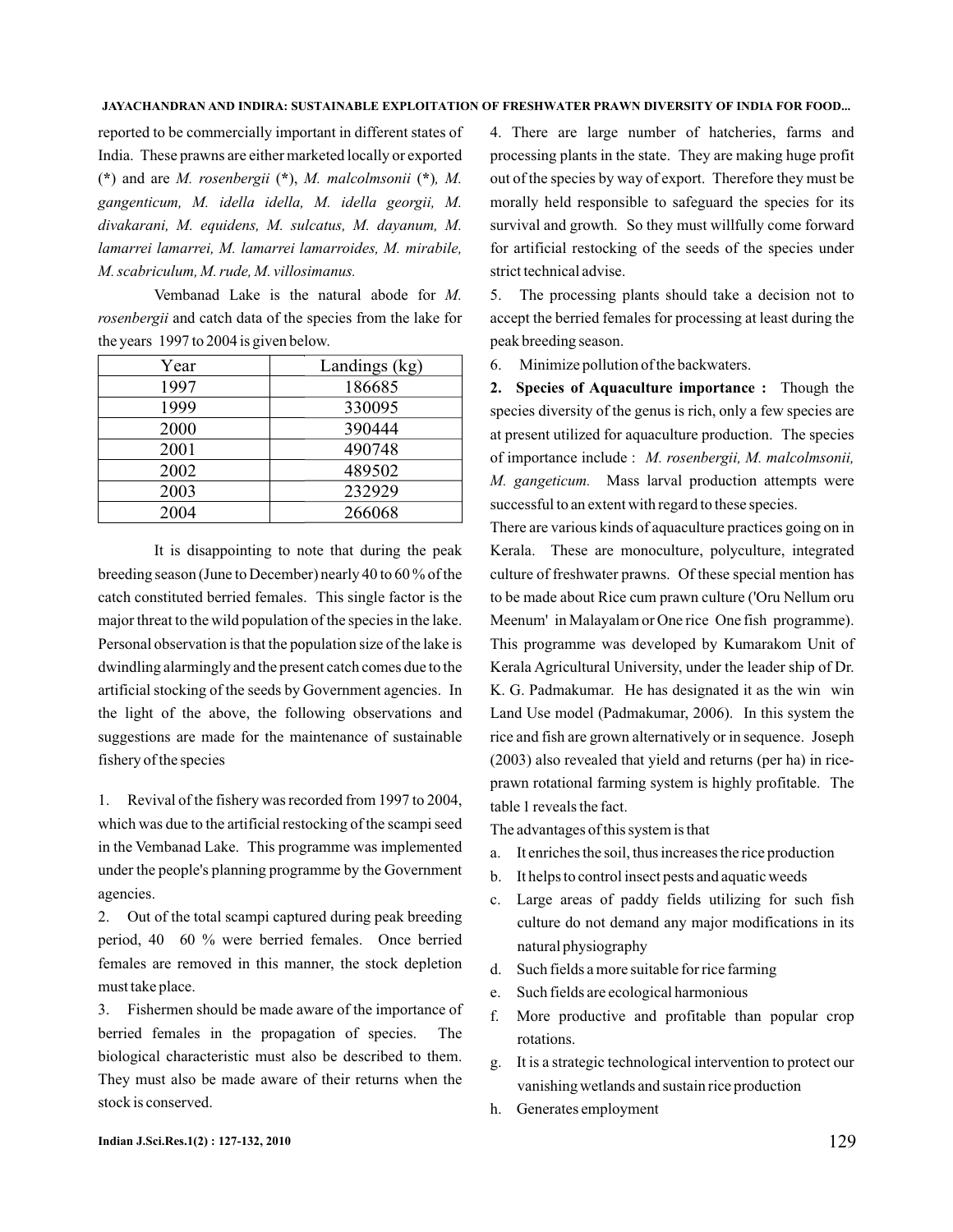- 3. **Species having aquaculture potential, but unutilized** : M. josephi, M. villosimanus, M. latimanus are potential species which can be utilized for aquaculture. The potentialities of these species include -
- a. Grows to bigger size, but available in a few numbers in the wild
- b. Edible
- c. Good survival and stability

In addition to the above species, there are a few species which are to be considered for ecosystem based cultivation. *M. idella, M. dayanum, M. equidens, M.* sulcatus, M. rude are medium sized species to be considered in this angle. M. *idella* for example establishes itself in the freshwater as well as low saline areas without any intervention from man. Therefore management of such species is important for augmenting production in rural areas. One advantage of this method is that production can be achieved without altering the prevailing ecology.

4. Species with great ornamental value : Recently Jayachandran (2006a; b) and Jayachandran et al. (2005) have introduced 7 species of prawns and shrimps of ornamental value to the aquarium. This is a first step in this direction. The species of ornamental value include *M.* (juveniles), M. ornatus, Caridina jalihali, C. natarajani. This programme will certainly improve the livelihood security of rural people. *canarae, M. latimanus, M. gurudeve, M. rosenbergii*

5. A new concept in Aquacuture: Cultivation of lesser species along with *M. rosenbergii, M. malcolmsonii, M.* gangeticum etc. proved beneficial. The lesser species will act as forage. This is a novel approach of organic farming. This is being practiced under the supervision of the author. The advantages of the present practice are improved health of cultivating species, reduction of disease problem in ponds and drastic reduction of feed inputs.

6. College of fisheries, K A U has **Value addition :** attempted to develop a number of products utilizing the lesser species of Macrobrachium. The products developed are Prawn Pickle, prawn cutlet, prawn stick (Pavunny et al., 2007). The other products that can be produced include flavour extract and chitin and chitosan production from shell waste.

7. Managerial planning process : From the above discussion it is clear that we have a rich resources of water and diversity of freshwater prawns. In order to have a sustainable utilization, a managerial planning process is necessary. This process covers the ecosystem as a whole and is outlined below -

### **Phase I**

- **1. Land**
- Catchment are details ·
- Parent geology ·
- Geomorphology ·
- Bathymetry ·
- Basin formation ·
- Drainage pattern and system ·
- Assessment of catchment activity ·
- Climate ·
- Biota ·
- **2. Water quantity**
- Hydrology ·
- Seasonality ·
- Catchment and subcatchment contribution ·
- Water budget ·
- Tributary contribution ·
- **3. Water quality**
- Hydrogeochemical cycle ·
- Biogeochemical cycle ·
- Suspended solids ·
- Nutrients ·
- Ions ·
- pH ·
- Temperature ·
- Stratification ·
- Pollution ·
- **4. Water utilization**
- Hydro-electric project ·
- Irrigation project ·
- Domestic use ·
- Industrial use ·
- Inland water transport ·
- Biota management ·
- Tourism ·
- Capture fisheries ·
- Aquaculture ·
- **5. Community structure**
- Biodiversity / taxonomy ·
- Attached algae / periphyton ·
- Macrophytes ·
- Macroanimals ·
- Benthos ·
- Phytoplankton ·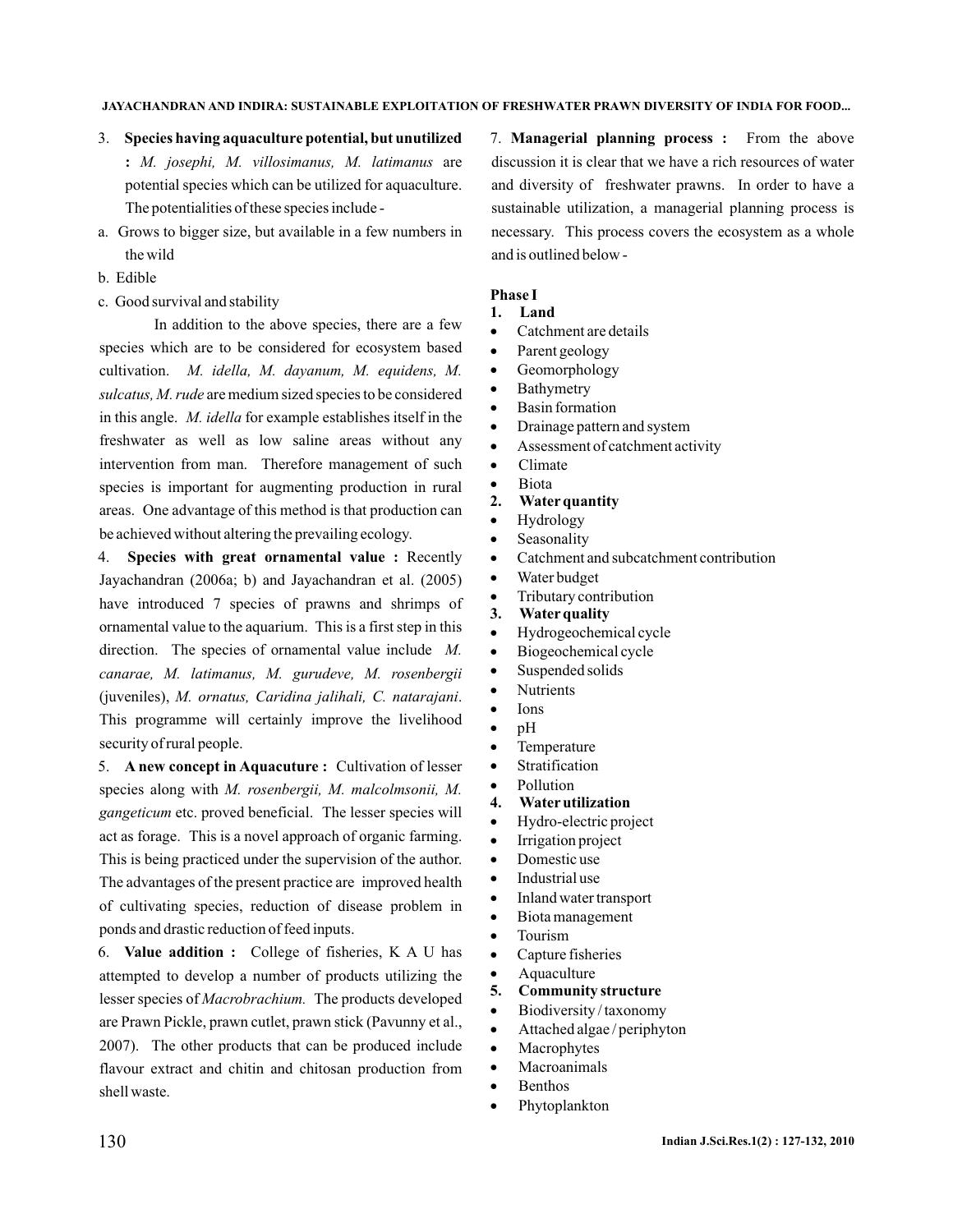- · Zooplankton
- · Micro-organisms
- · Light
- · Chlorophyll concentration
- · Eutrophication
- · Dissolved Oxygen
- · Subcatchment contribution
- · Tributary contribution
- · Parasites / predators

### **Phase II (Ecosystem functions and remedial measures) 6. Multidisciplinary team activities**

- · Effects of activities on water quality and quantity
- **7. Multipurpose activities on water spread**
- · Effects of utilization of water on water quality, quantity and community structure
- **8. Community Function**
- · Trophic relationships
- · Factors affecting community structure
- · Discharge
- · Substrate
- · Organic matter and riparian vegetation
- · Functional feedings groups
- · Stratification
- · Light
- · Nutrients
- · Grazing
- · Disturbance including waste accummulation
- **9. Catchment activities**
- · Effects on community structure and community function via water quantity, quality and utilization

## **10. Resource Management**

· Resource dynamics · Effect of catchment activities via multidesciplinary team activities and community structure

### **Phase III**

- **11. Explolitation**
- · Resource assessment
- · Extensive use of aquatic resources
- · Use of water

## **12. Target species assessment**

- · Life history
- · Ecology
- · Growth
- · Capture fisheries
- · Aquaculture
- · Endangered species

## **13. Target species development**

- · Capture ban periods
- · Nutrition
- · Diseases
- · Conservation of endangered species

## **Phase IV**

# **14. Disturbance**

- · Natural / Man made
- · Remedial measures, effects on water quality, quantity and utilization

## **15. Management**

· Remediation of effects on community structure, multidisciplinary team activities, multipurpose activities on water spread via remediation effects on water quality, quantity and utilization

### **16. Exploitation**

- · Resource Management
- · Management of effects on exploitation via disturbance and management

# **Table : 1 Yield and returns (per ha) in rice -prawn rotational farming system**

| <b>Partculars</b>             | <b>Rice</b><br>(mono) | <b>Integrated system</b><br>Rice-rice<br><b>Total</b><br>prawn |        |        |
|-------------------------------|-----------------------|----------------------------------------------------------------|--------|--------|
| Cost of cultivation (Rs./ha)  | 12218                 | 12696                                                          | 90066  | 102762 |
| Yield $(Q/ha)$                | 14.64                 | 12.98                                                          | 5.84   |        |
| Gross returns (Rs./ha)        | 9225                  | 8325                                                           | 131765 | 14090  |
| Net returns $(Rs/ha)$         | $-2993$               | -4371                                                          | 41699  | 37328  |
| Benefit-cost ratio            | 0.76                  | 0.66                                                           | 1.46   | 1.36   |
| Labour use per ha in man days | 126                   | 128                                                            | 225    | 353    |

(Source : Joseph, 2003).